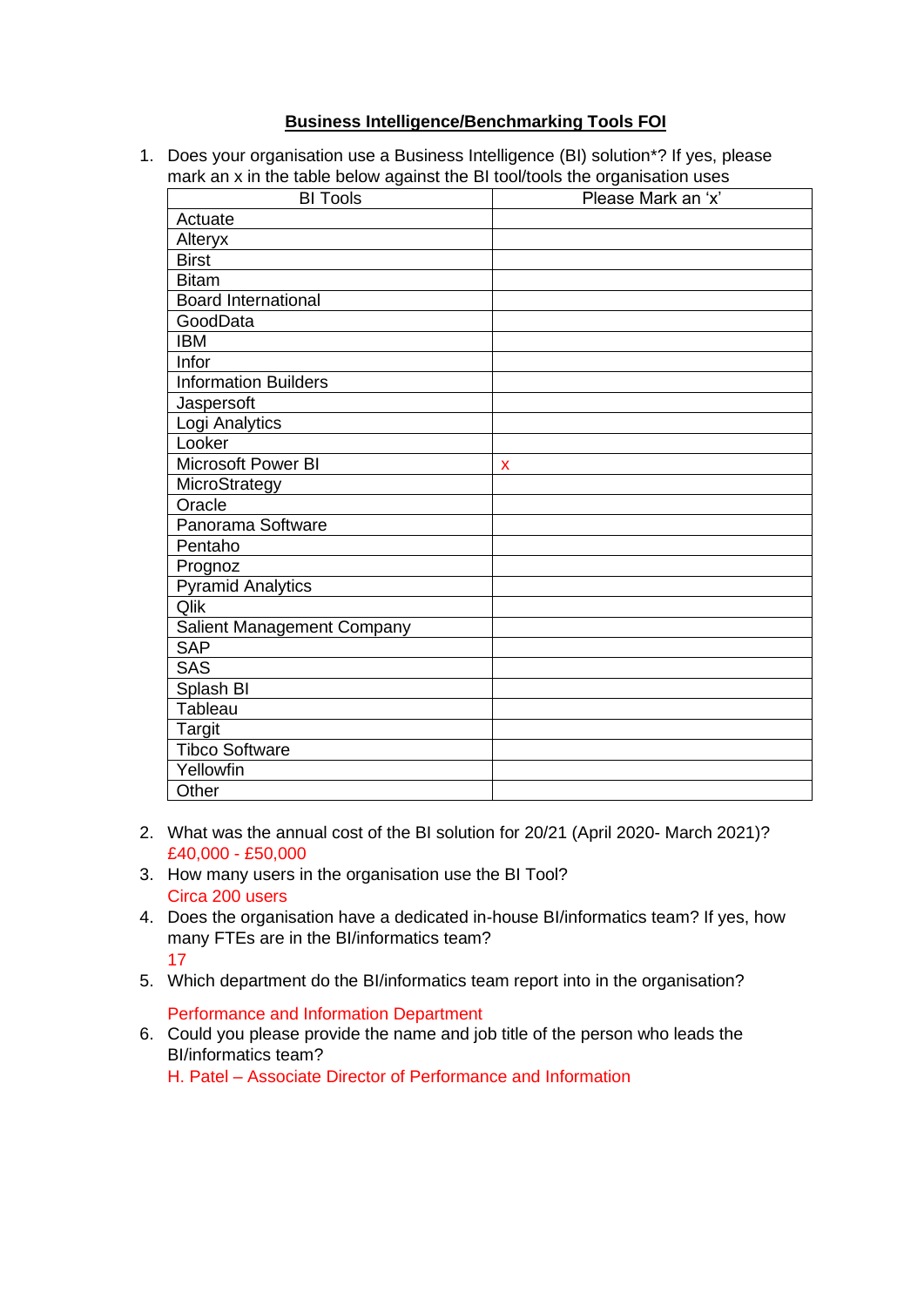7. Does the organisation use a benchmarking tool\*\*? If yes, please mark an x in the table below against the benchmarking tool/tools the organisation uses

| <b>Benchmarking Tools</b>   | Please Mark an 'x' |
|-----------------------------|--------------------|
| Actuate                     |                    |
| Alteryx                     |                    |
| <b>Birst</b>                |                    |
| <b>Bitam</b>                |                    |
| <b>Board International</b>  |                    |
| GoodData                    |                    |
| <b>IBM</b>                  |                    |
| Infor                       |                    |
| <b>Information Builders</b> |                    |
| Jaspersoft                  |                    |
| Logi Analytics              |                    |
| Looker                      |                    |
| Microsoft Power BI          |                    |
| MicroStrategy               |                    |
| Oracle                      |                    |
| Panorama Software           |                    |
| Pentaho                     |                    |
| Prognoz                     |                    |
| <b>Pyramid Analytics</b>    |                    |
| Qlik                        |                    |
| Salient Management Company  |                    |
| <b>SAP</b>                  |                    |
| <b>SAS</b>                  |                    |
| Splash BI                   |                    |
| Tableau                     |                    |
| <b>Targit</b>               |                    |
| <b>Tibco Software</b>       |                    |
| Yellowfin                   |                    |
| Other                       | x - CHKS           |

8. What was the annual cost of the benchmarking tool for 20/21 (April 2020- March 2021)?

Commercially confidential

- 9. Does the organisation subscribe to any benchmarking services? e.g Dr Foster **CHKS**
- 10. Which departments / specialties are the biggest users of a) BI tools and b) benchmarking tools in the organisation? e.g Finance, HR
	- a) BI Tools informatics, senior managers, executive directors
	- b) Benchmarking Tools clinical quality governance committees
- 11. Does your organisation have a data warehouse\*\*\*? If yes, please state if the data warehouse is on premise or in- cloud? Microsoft Azure – In cloud.
- 12. Does the organisation use any other third-party systems to provide managed reporting? If yes, please state the name/names of the other third-party system/systems used? e.g Beautiful Information, Public View